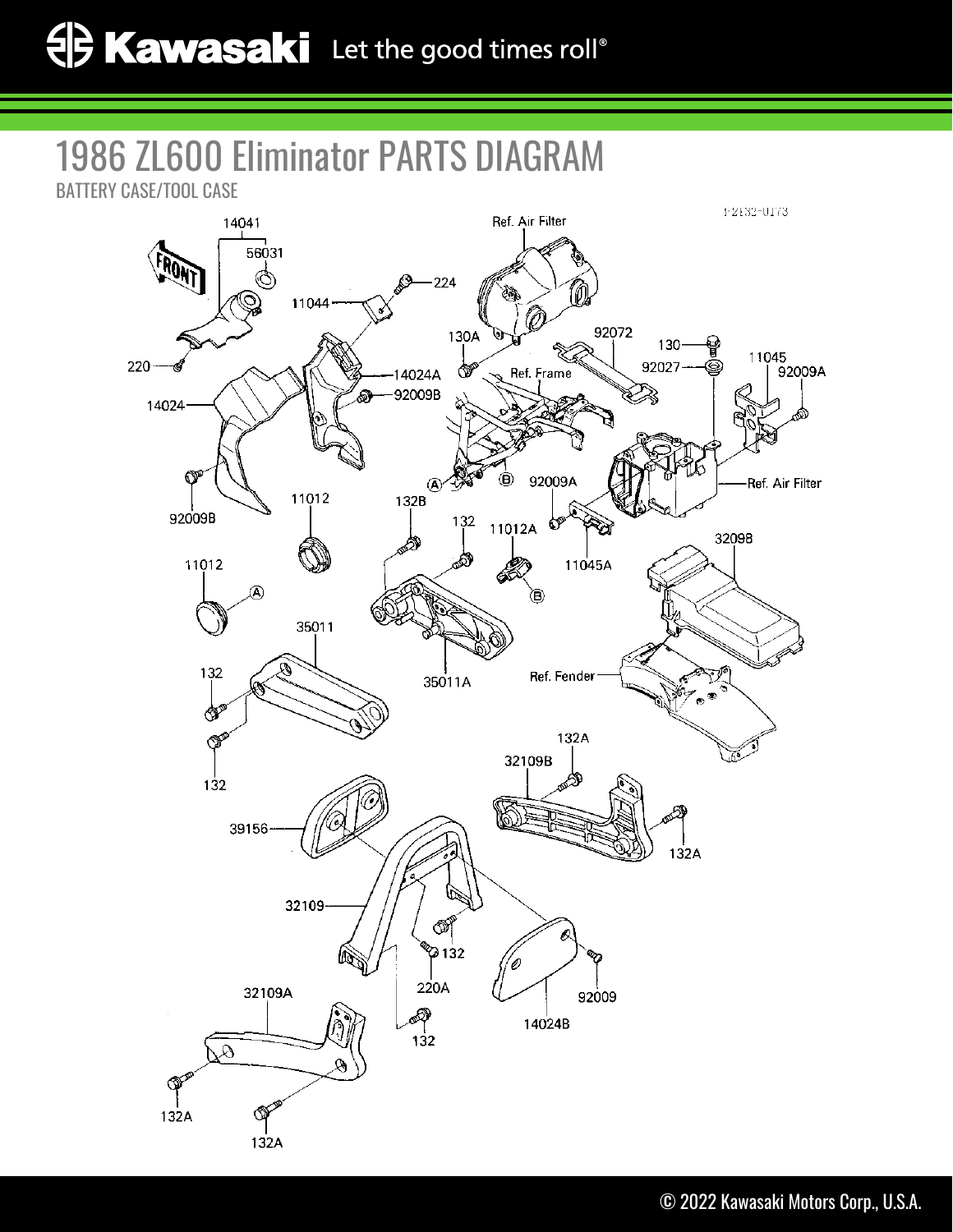## 1986 ZL600 Eliminator PARTS LIST

BATTERY CASE/TOOL CASE

| <b>ITEM NAME</b>                        | <b>PART NUMBER</b> | <b>QUANTITY</b> |
|-----------------------------------------|--------------------|-----------------|
| CAP, SWING ARM (Ref # 11012)            | 11012-1688         | $\overline{2}$  |
| CAP (Ref # 11012A)                      | 11012-1554         | 1               |
| BRACKET, GUSSET COVER (Ref # 11044)     | 11044-1293         | 1               |
| BRACKET, ELECTRIC BASE (Ref # 11045)    | 11044-1810         | 1               |
| BRACKET, JUNCTION BOX (Ref # 11045A)    | 11045-1210         | 1               |
| COVER, HEAD GUSSET, LH (Ref # 14024)    | 14024-1242         | 1               |
| COVER, HEAD GUSSET, RH (Ref # 14024A)   | 14024-1243         | 1               |
| COVER, FRAME GRIP (Ref # 14024B)        | 14024-1249         | 1               |
| COVER-COMP, HANDLE HOL (Ref # 14041)    | 14041-1062         | 1               |
| CASE-TOOL (Ref # 32098)                 | 32098-1072         | 1               |
| GRIP-FRAME, UPP (Ref # 32109)           | 32109-1141         | 1               |
| GRIP-FRAME, LWR, LH (Ref #32109A)       | 32109-1150         | 1               |
| GRIP-FRAME, LWR, RH (Ref #32109B)       | 32109-1151         | 1               |
| STAY, MUFFLER, LH (Ref # 35011)         | 35011-1296         | 1               |
| STAY, MUFFLER, RH (Ref #35011A)         | 35011-1297         | 1               |
| PAD, GRABRAIL (Ref # 39156)             | 39156-1064         | 1               |
| LABEL-MANUAL, IGNITION (Ref # 56031)    | 56031-1419         | 1               |
| <b>SCREW, 5X12, BLACK (Ref # 92009)</b> | 92009-1182         | $\overline{2}$  |
| SCREW, TAPPING, 6MM (Ref # 92009A)      | 92009-1261         | $\overline{2}$  |
| SCREW, 6X10 (Ref # 92009B)              | 92009-1402         | $\overline{2}$  |
| <b>COLLAR (Ref # 92027)</b>             | 92027-122          | $\overline{2}$  |
| BAND, BATTERY (Ref # 92072)             | 92072-1097         | 1               |
| BOLT, FLANGED, 6X10 (Ref #130)          | 130B0610           | $\overline{2}$  |
| BOLT-FLANGED, 6X12 (Ref # 130A)         | 130C0612           | $\overline{2}$  |
| BOLT-FLANGED-SMALL (Ref # 132)          | 132E0825           | 7               |
| BOLT-FLANGED-SMALL (Ref # 132A)         | 132E0830           | 4               |
| BOLT-FLANGED-SMALL (Ref # 132B)         | 132E0835           | 1               |
| SCREW PAN HEAD 5X10 (Ref # 220)         | 220B0510           | $\overline{2}$  |
| SCREW PAN HEAD 6X12 (Ref # 220A)        | 220B0612           | $\overline{2}$  |